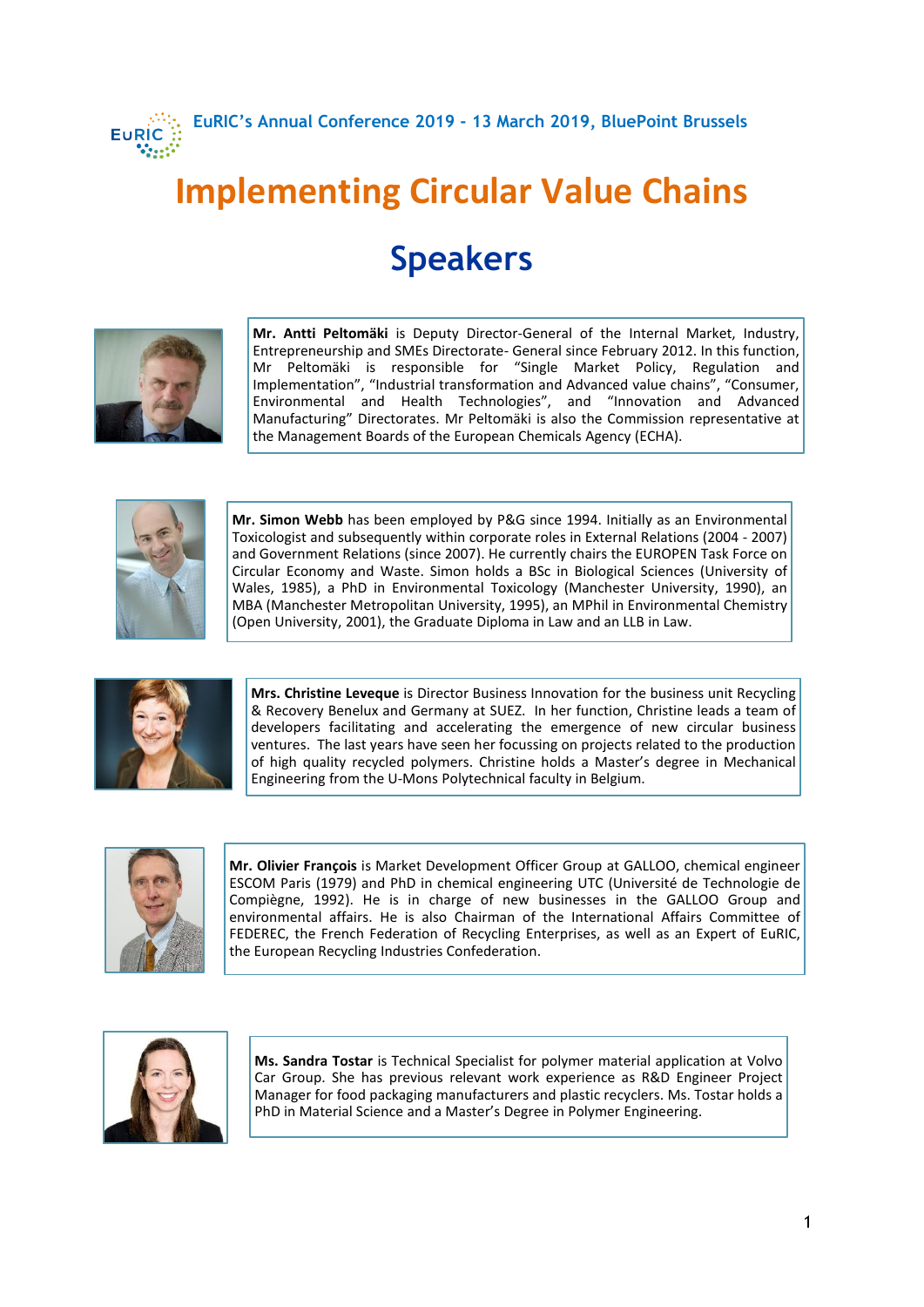

**Mr. Anthony Sant** is Managing Director at AO Business. Anthony's track record in the recycling industry over the last decade includes being instrumental in setting up AO.com's recycling division, AO Recycling, in 2017. AO.com officially opened Europe's biggest fridge and Large Domestic Appliance (LDA) recycling plant last year to process goods collected from its customers and other retailers. In his role at AO Business, Anthony heads up the business-to-business division, with a focus on AO.com's recycling, logistics and rental offerings.



**Ms. Emmanuelle Maire** works at the European Commission, in the Directorate general for Environment (DG ENV). She heads the team responsible for Sustainable Production, Products and Consumption. She held several positions before that with the European Commission, being Head of unit for multilateral environmental cooperation (2015-2018). Emmanuelle Maire graduated in political science and international relations from the Universities of Grenoble and Paris-Panthéon Sorbonne in France, and holds a European Masters degree from the College of Europe.



**Mr. Eugenio Longo** holds a Chemical Engineering degree from McGill University (Canada) and a Master's in Polymer Science & Technology from the University of Ferrara (Italy). In 2007, he became Director of Sustainability, helping Sealed Air develop and implement their Smartlife® Sustainability Strategy and manage EU Affairs. In May 2012, Eugenio joined Borealis Strategy & Group Development team to head Sustainability & EU Affairs in Brussels. Eugenio plays a key role in advancing PCEP (Polyolefin Circular Economy Platform).



**Mr. Bernd Dittmann** joined the Federation of German Industries as member of the Department on Foreign Trade and he held the position of Head of Representation of the Federation of German Industries to the European Union from 1998 to 2000. From February 2007 to February 2018 he was Managing Director of BDI/BDA, the German Business Representation. Since 2008, he has been a member of the European Economic and Social Committee and he has been an active member in the European Circular Economy Stakeholder Platform since its inception.



**Mr. Michaël Mansuy** is Director for Waste solutions at VEOLIA's Public Affairs Department. He is responsible for coordinating Veolia's participation in a wide range of European and national trade associations to support the Group's activities in the waste sector. Michaël has over 12 years of experience in the waste industry and has held various positions related to policies and regulatory frameworks both in Paris and in Brussels. He has a strong interest in plastics and circular economy, including chemical and product policies. He holds a bachelor degree in law from Rouen and Vienna Universities and an MBA from ICN Business School in Nancy, France.



**Mr. Jan Raes** an is an expert in the integration of social, environmental and economic aspects for the financial sector and clients. He represents ABN AMRO in various global dialogues on climate, science based targets, circular economy and the Sustainable Development Goals (SDGs).